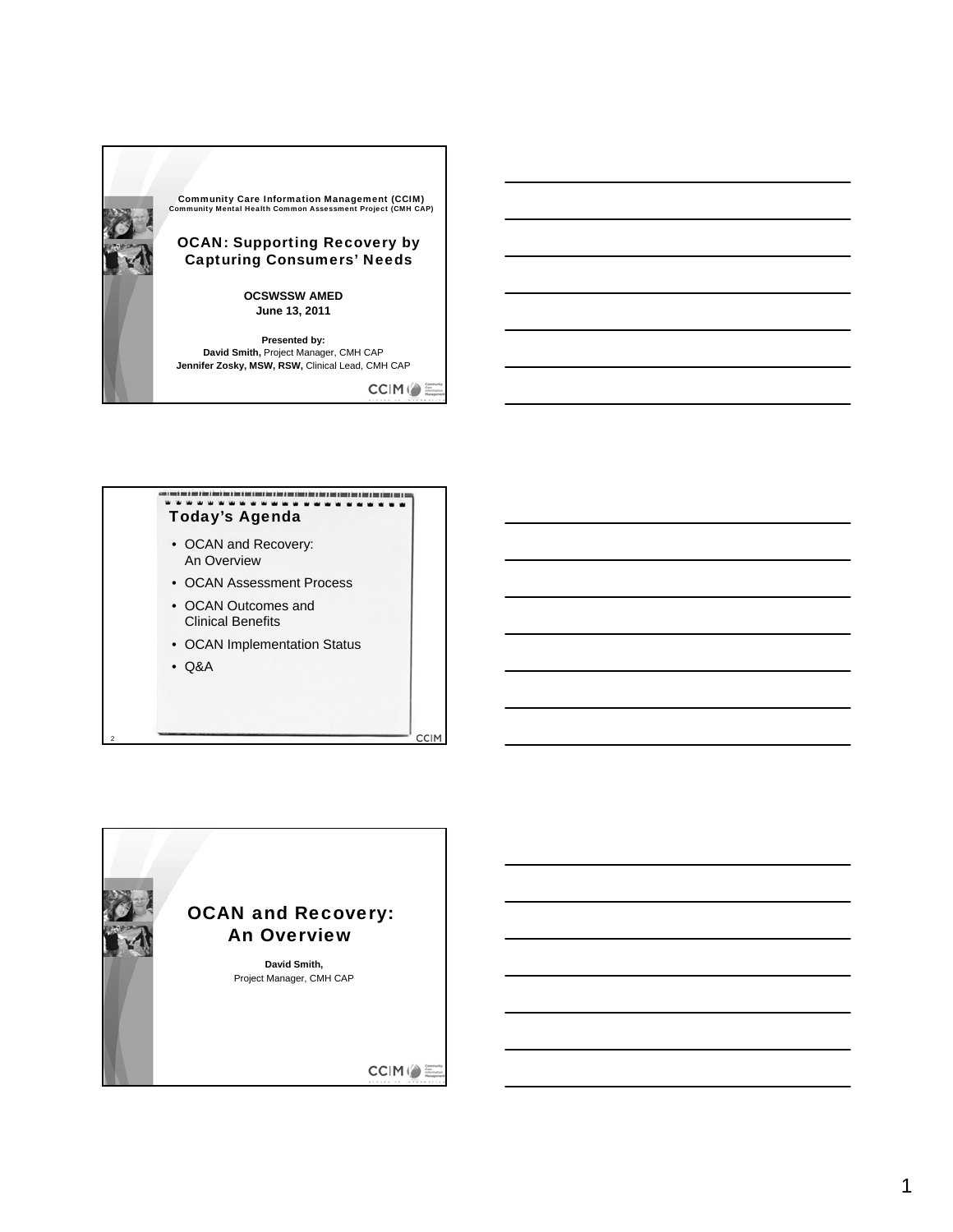



#### What is OCAN?

5

**Ontario Common Assessment of Need (OCAN)** is a standardized, consumer-led decision making tool that allows key information to be electronically gathered in a secure and efficient manner.

- Assists **client-led** decision-making at an individual level
- Identifies **individual needs** and helps match these to existing services and identifies **service gaps**
- Provides aggregate data to **inform** organizational, regional and provincial level **planning and decision making** that is consistent with a recovery approach
- Further **facilitates inter-agency communication** through common data standards

CCIM ( E



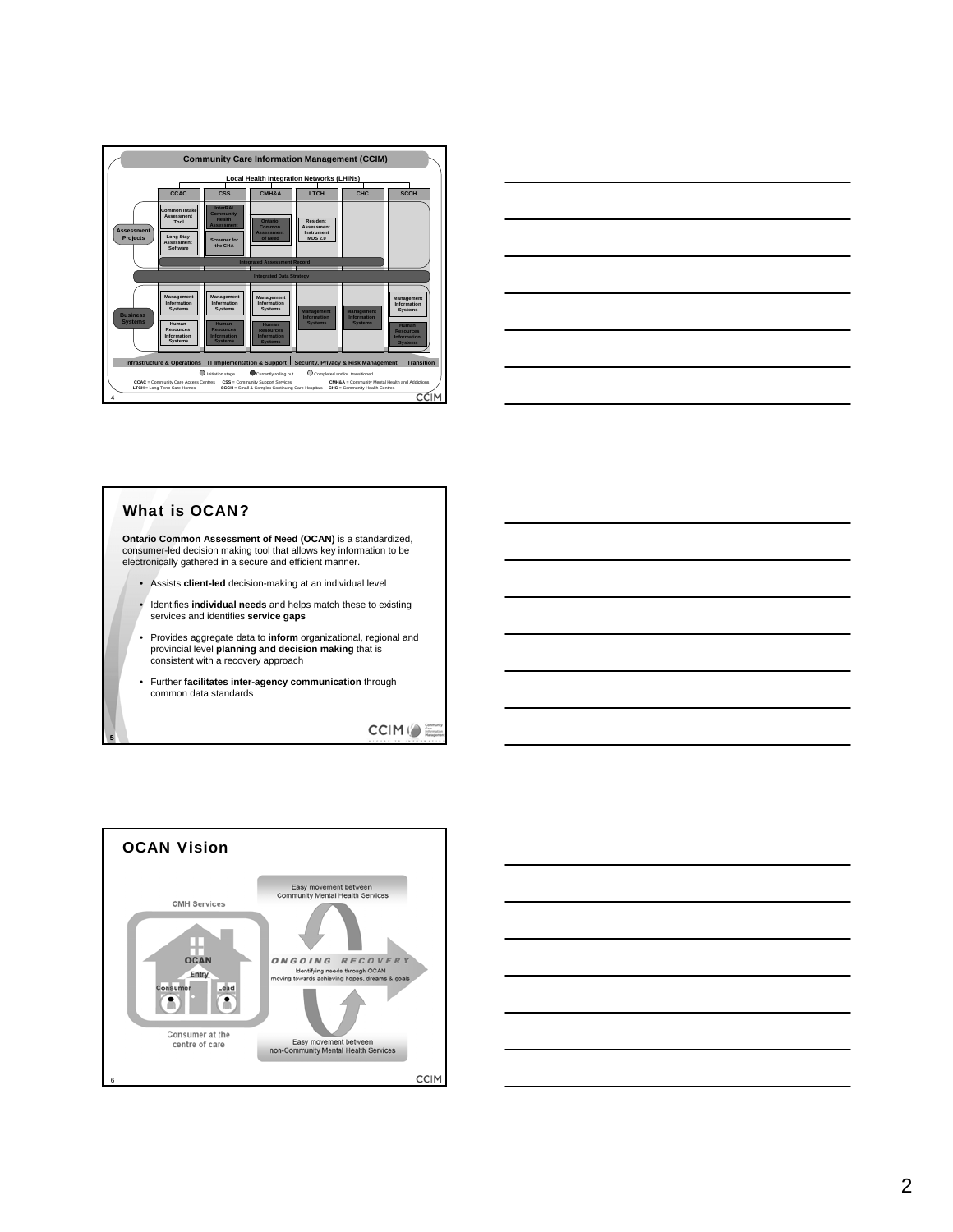#### What is recovery?

- A deeply personal, unique process of changing one's attitudes, values, feelings, goals, skills and roles. It is a way of living a satisfying, hopeful and contributing life even with limitations caused by the illness.
- Recovery involves the development of new meaning and purpose in one's life as one grows beyond the catastrophic effects of mental illness.

Anthony WA (1993) Recovery from mental illness: the guiding vision of the mental health service system in the 1990s, *Psychosocial Rehabilitation Journal*, 16, 11-23.

 $C C|M \left(\right) \equiv$ 

#### The Bigger Picture: Canadian Perspective

7

8

9

*Goal 1: The hope of recovery is available to all*

- A person-centred mental health system
- Genuine partnership between consumer and service provider
- Hope and expectation that people can achieve a meaningful life in the community

Mental Health Commission of Canada (2009) Toward recovery and well-being, Calgary, AB: MHCoC.

CCIM ( E

#### The Bigger Picture: Ontario Perspective

The system will continue to provide effective, evidence-informed clinical treatments, such as psychiatry, psychotherapy and drug treatment – but will do so within a recovery approach to care, which looks at the whole person and defines individuals positively, focusing on their strengths and goals rather than their illness.

Minister's Advisory Group (2010): Respect, Recovery, Resilience: Recommendations<br>for Ontario's Mental Health and Addictions Strategy,<br>Ontario: Queen's Printer for Ontario.

 $C C|M \left(\right) \equiv$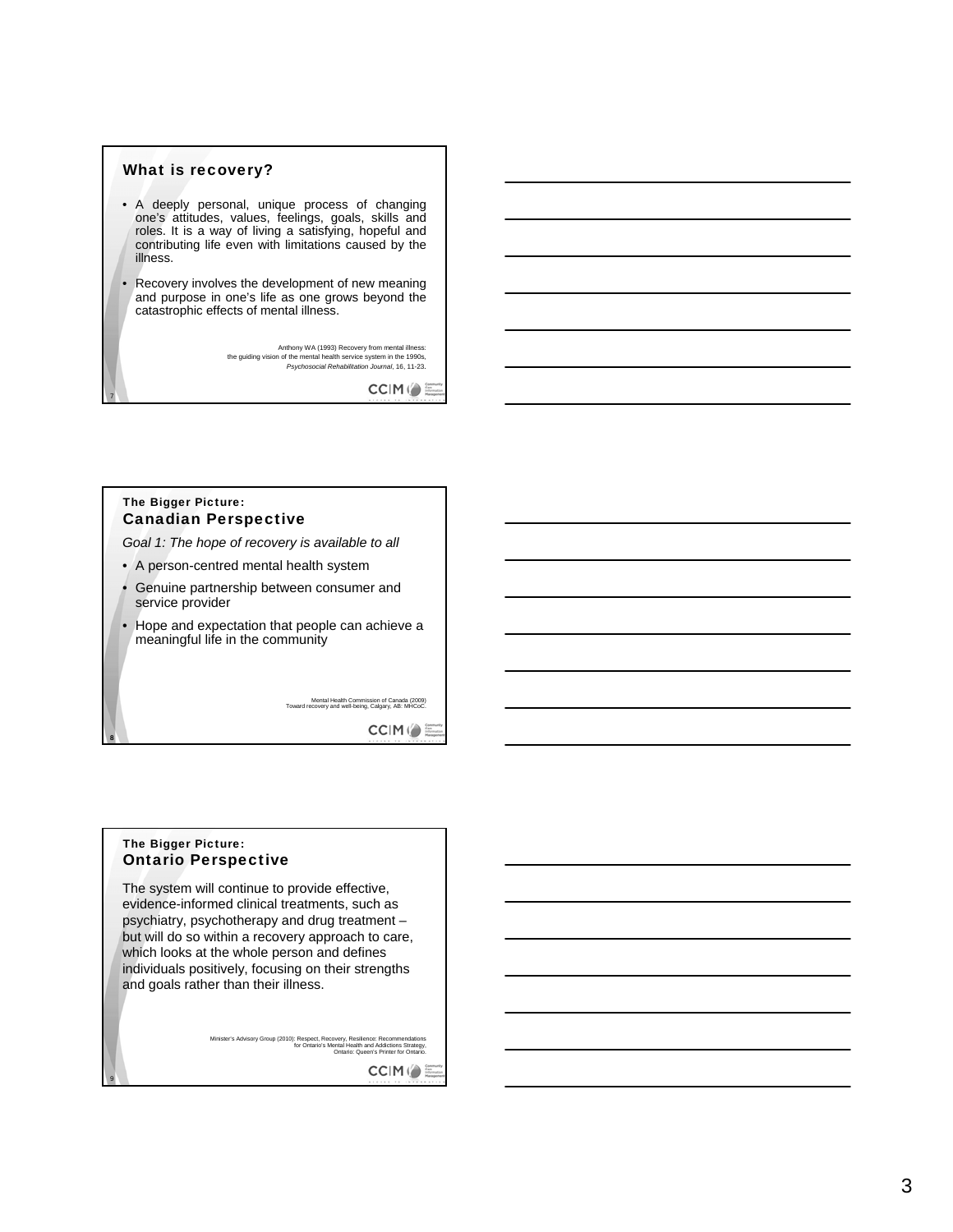

### CAN Tool

11

12

- Consumer identifies unmet needs/serious problems
- Service provider identifies unmet needs
- Covers a range of life domains
- Value of both perspectives • Also identify areas of met need

and no need - strengths

• Focus on meeting consumer expressed unmet needs



#### Evidence-based Practice\*

Research has demonstrated that…

*\* Source: Mike Slade and Tom Trauer, Made in Ontario conference, March 3, 2009*

**Converting unmet needs into met needs improves outcomes**

 $C C|M \left(\right) \equiv$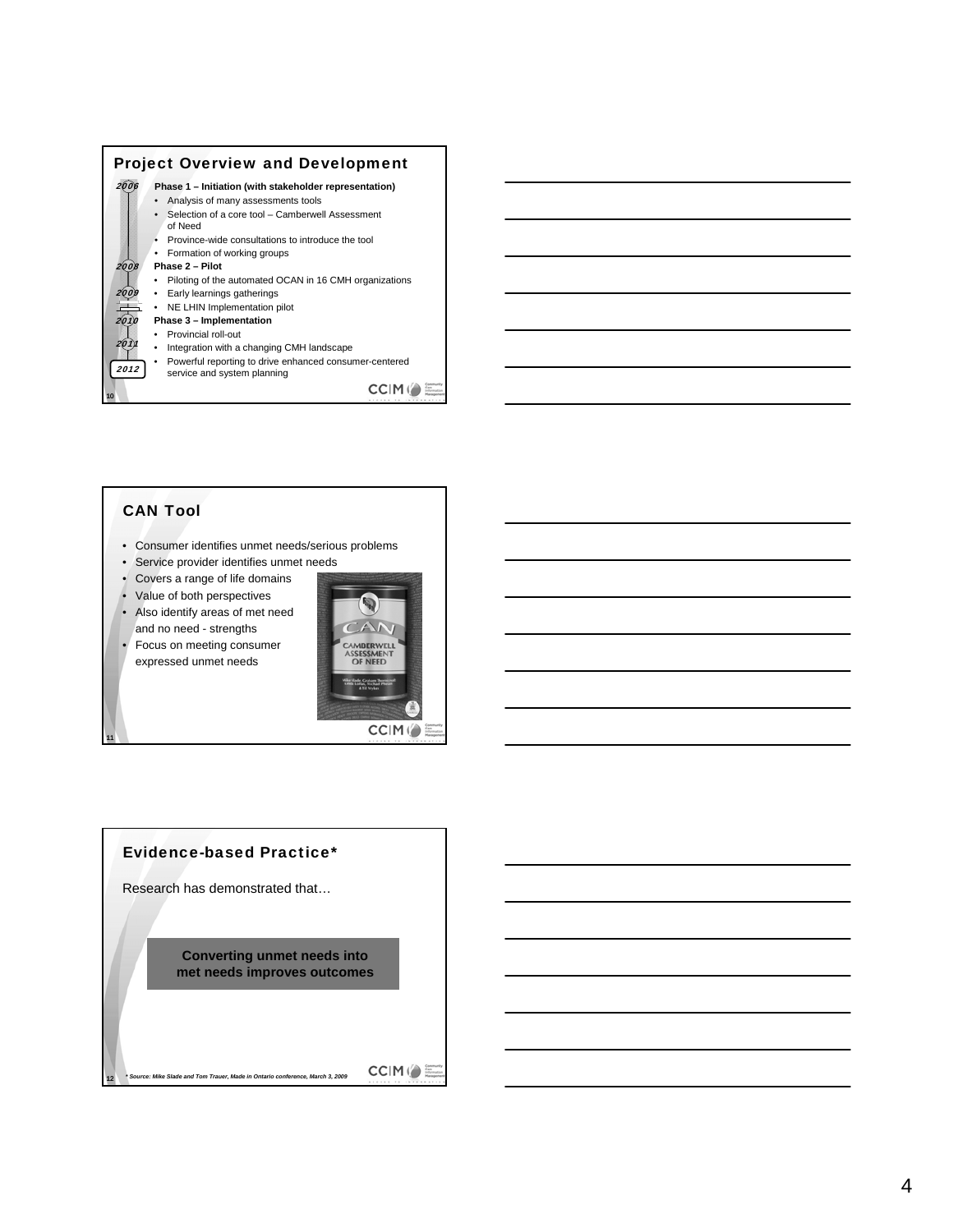



| the control of the control of the control of the control of the control of the control of the control of the control of the control of the control of the control of the control of the control of the control of the control |  |  |
|-------------------------------------------------------------------------------------------------------------------------------------------------------------------------------------------------------------------------------|--|--|

| What we've heard<br><b>OCAN with Consumers</b><br>Despite initial uncertainty, consumers have embraced<br>OCAN's holistic, recovery approach |                                |                                        |
|----------------------------------------------------------------------------------------------------------------------------------------------|--------------------------------|----------------------------------------|
| <b>Consumer Feedback</b><br>(Rated strongly agreed/agreed)                                                                                   | Original Pilot*<br>(July 2008) | <b>NE LHIN Pilot**</b><br>(March 2010) |
| Completing the assessment has:                                                                                                               |                                |                                        |
| 1. Helped me have a say in my service plan                                                                                                   | 66%                            | 65%                                    |
| 2. Helped me focus on my goals                                                                                                               | 68%                            | 65%                                    |
| The assessment was useful for assessing my needs                                                                                             | 74%                            | 79%                                    |
| My answers are helping my worker understand me better                                                                                        | 84%                            | 74%                                    |
| *Source: Caislyn Evaluation, August 2008<br>**Source: OCAN Evaluation in NE LHIN C/SIs, March 2010                                           |                                |                                        |

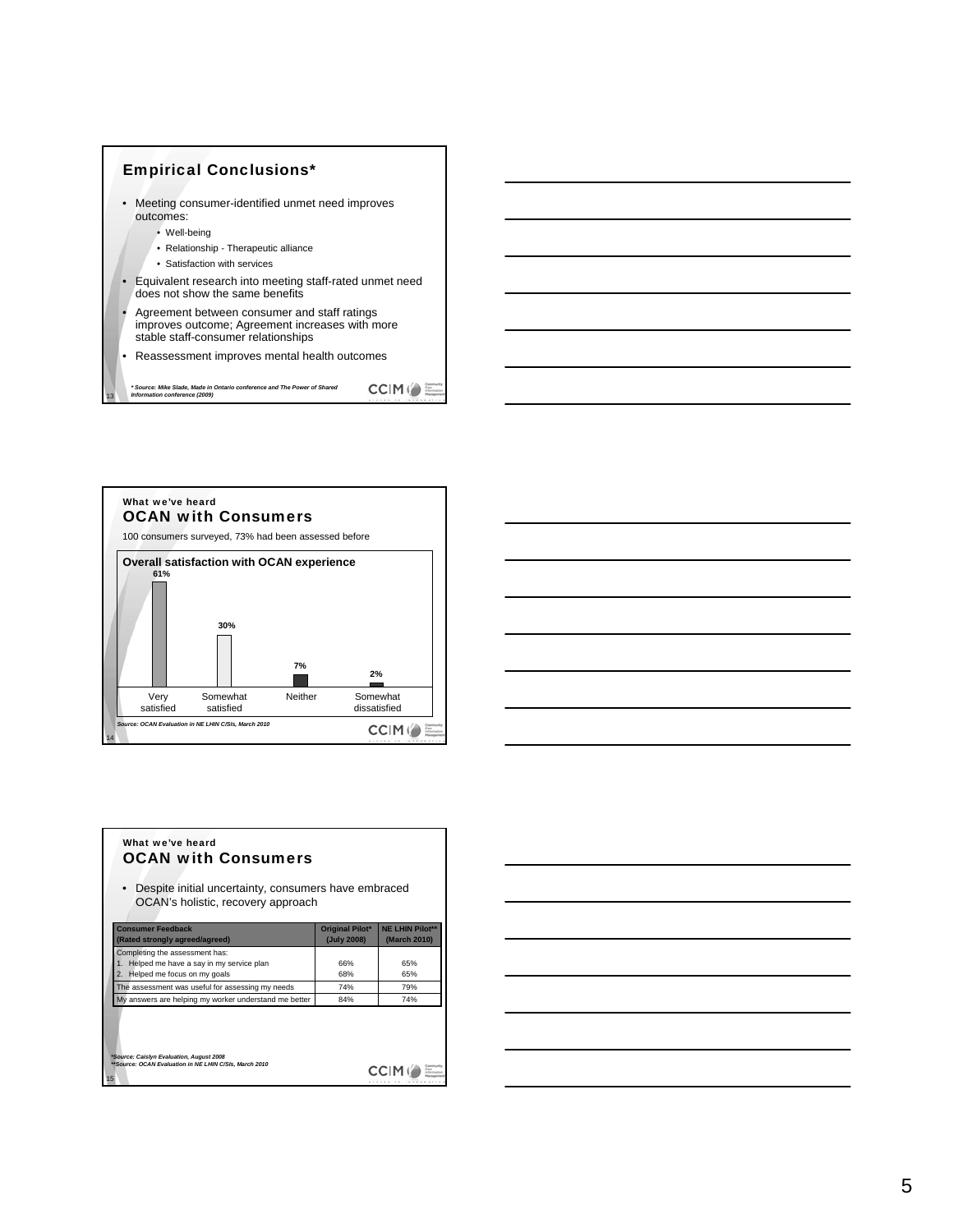| what we ve neard<br><b>OCAN and the Sector</b>                                      |                                     |  |  |  |  |  |  |  |
|-------------------------------------------------------------------------------------|-------------------------------------|--|--|--|--|--|--|--|
| OCAN users realize its value in improving assessment<br>practice in Ontario         |                                     |  |  |  |  |  |  |  |
| • The field is supportive of OCAN, however there is never<br>100% consensus         |                                     |  |  |  |  |  |  |  |
| Pilot Coordinator Feedback (from Pilot, February - July, 2008)                      | Percentage of<br><b>Respondents</b> |  |  |  |  |  |  |  |
| Using the assessment helped:                                                        |                                     |  |  |  |  |  |  |  |
| 1. Provide staff with an accurate assessment of consumers'<br>needs                 | 81%                                 |  |  |  |  |  |  |  |
| 2. Identify consumer needs earlier than they might have<br>using previous processes | 56%                                 |  |  |  |  |  |  |  |
| 3. Identify consumer needs that might not have been<br>identified normally          | 56%                                 |  |  |  |  |  |  |  |
| Source: Pilot Coordinator Survey, July 2008                                         |                                     |  |  |  |  |  |  |  |

16

17

What we've heard

### $CCHM$  ( $\bullet \equiv$





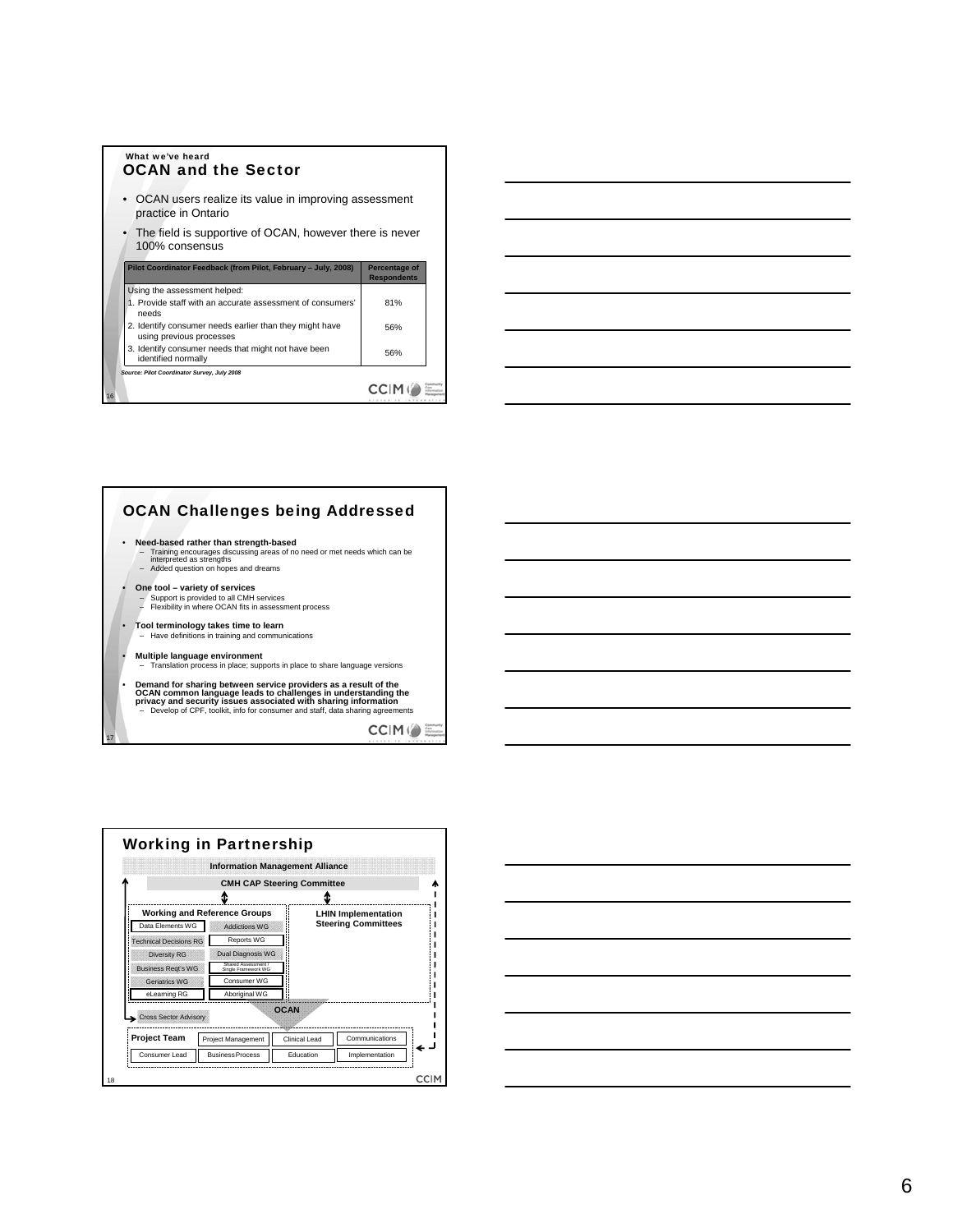







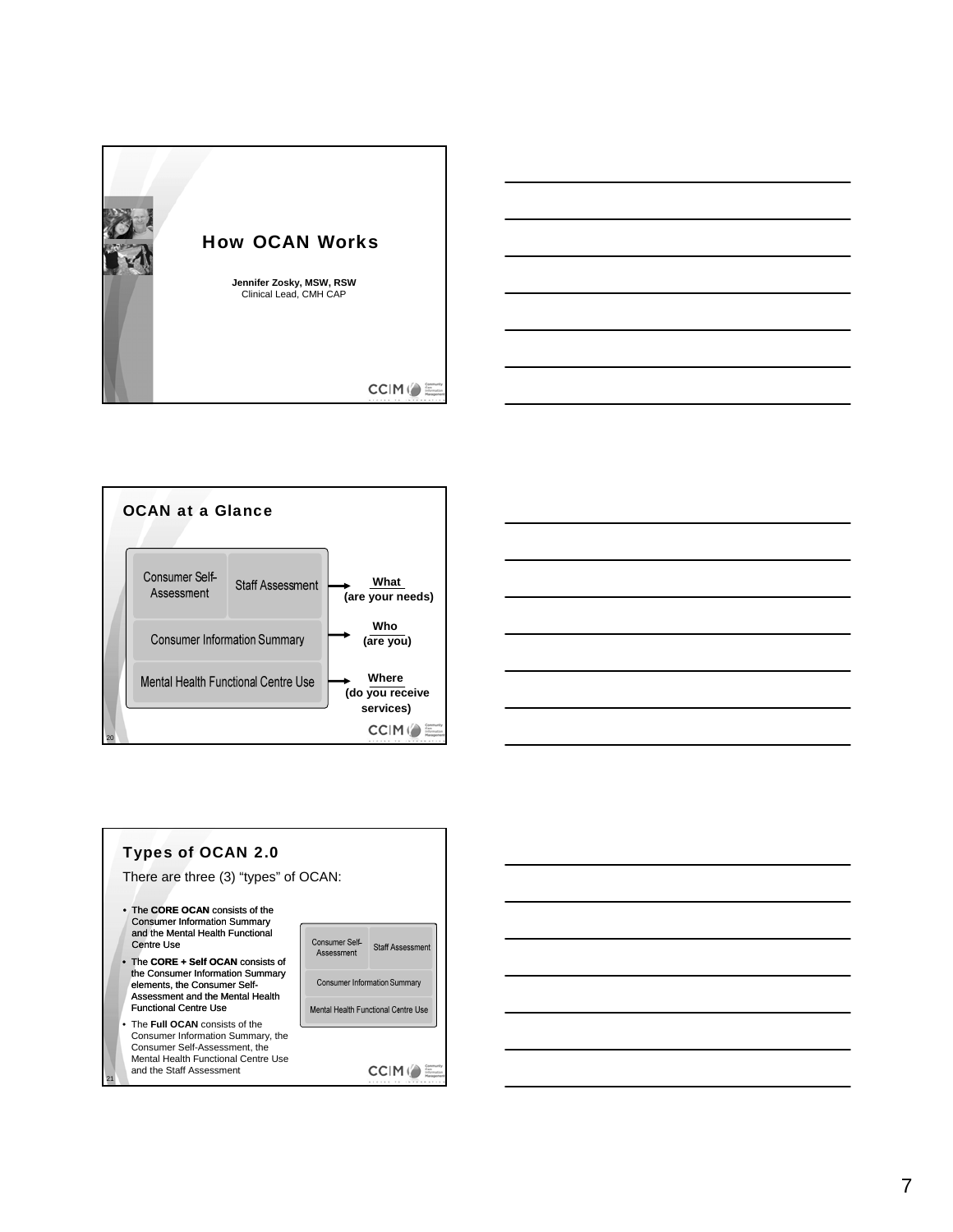







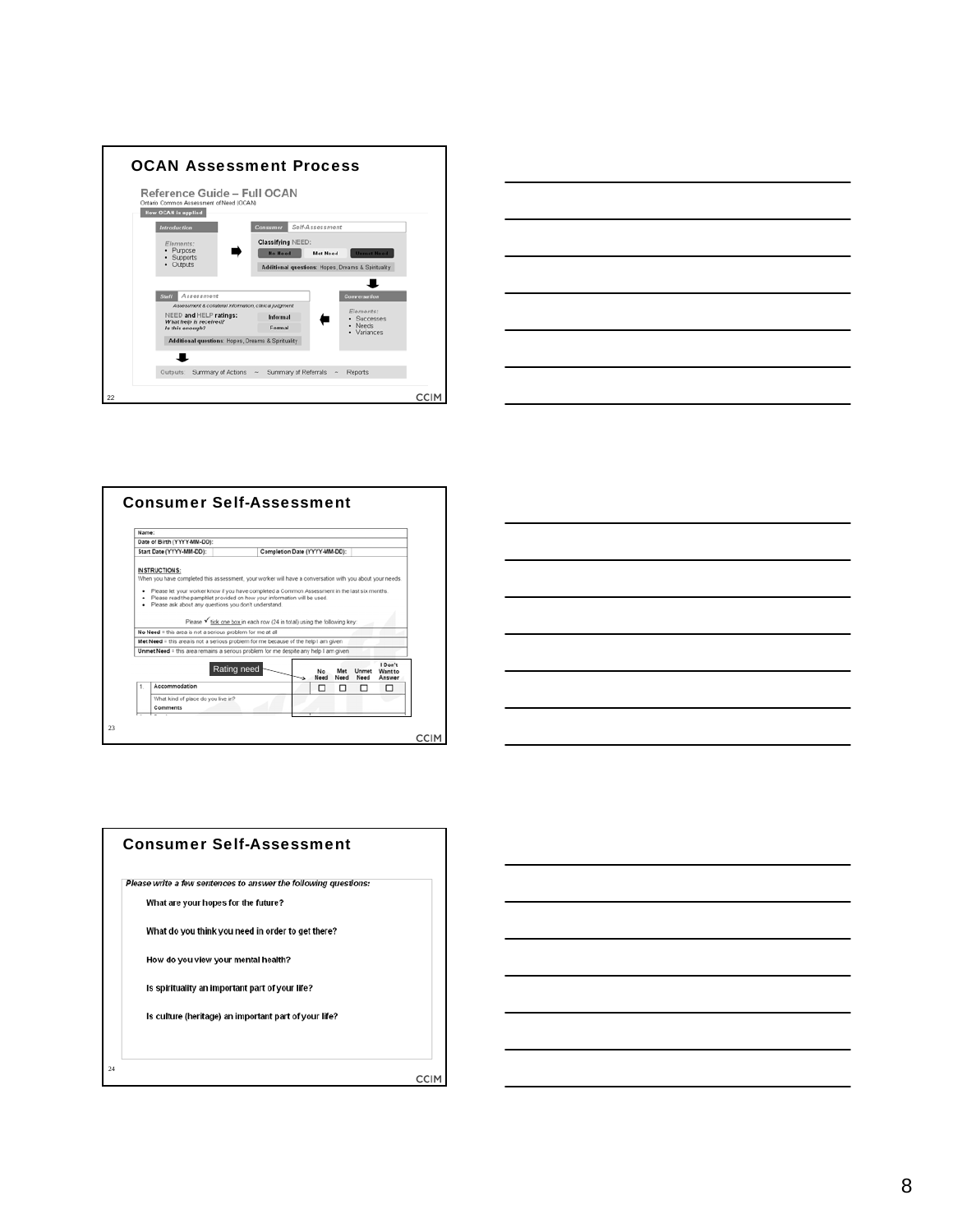







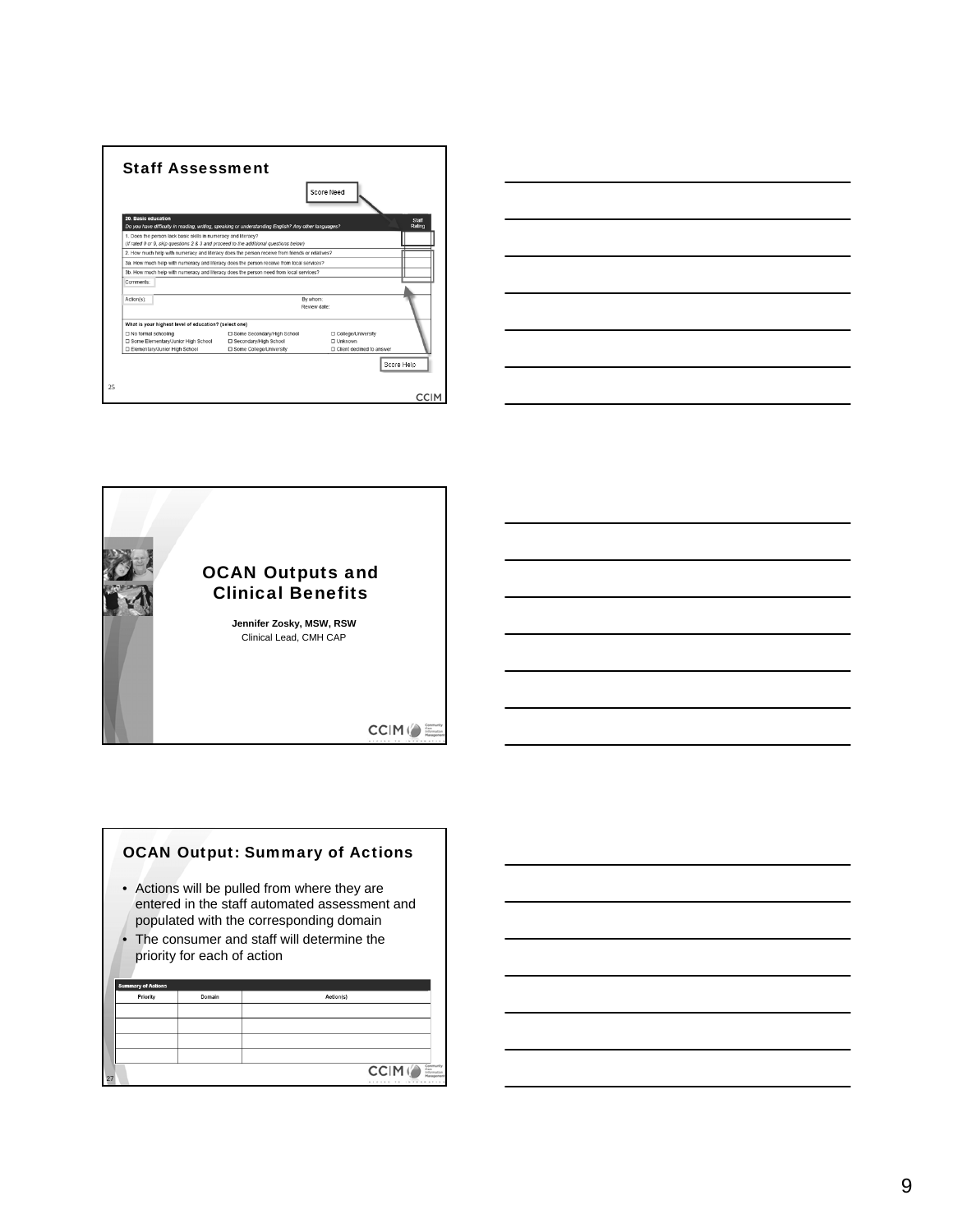



|    | <b>OCAN Output: Reports</b><br>2 different types and levels:                      |                                                                        |  |  |  |  |  |  |  |
|----|-----------------------------------------------------------------------------------|------------------------------------------------------------------------|--|--|--|--|--|--|--|
|    | <b>Individual Reports</b>                                                         | <b>Standardized Reports</b>                                            |  |  |  |  |  |  |  |
|    | • Individual level                                                                | • System level                                                         |  |  |  |  |  |  |  |
|    | Captures information<br>relating to a specific.<br>identified consumer            | • Shows only aggregate<br>information on unidentified<br>consumers     |  |  |  |  |  |  |  |
|    | • Data resides at HSP<br>organization                                             | • Data collected from each<br><b>HSP</b> organization                  |  |  |  |  |  |  |  |
|    | • Used by consumers,<br>managers and clinicians to<br>support individual recovery | • Used by HSPs, LHINs and<br>MOHLTC for service and<br>system planning |  |  |  |  |  |  |  |
| 29 |                                                                                   |                                                                        |  |  |  |  |  |  |  |

## Reassessment and Reporting

OCAN Reassessment is conducted every 6 months.

It is a structured way to:

30

- Provide consumers with a chance to stop and recognize achievements and identify next steps
- Provide staff with the opportunity to demonstrate how they are making a difference over time
- Provide ongoing trending information to support service and system planning

**CCIM()**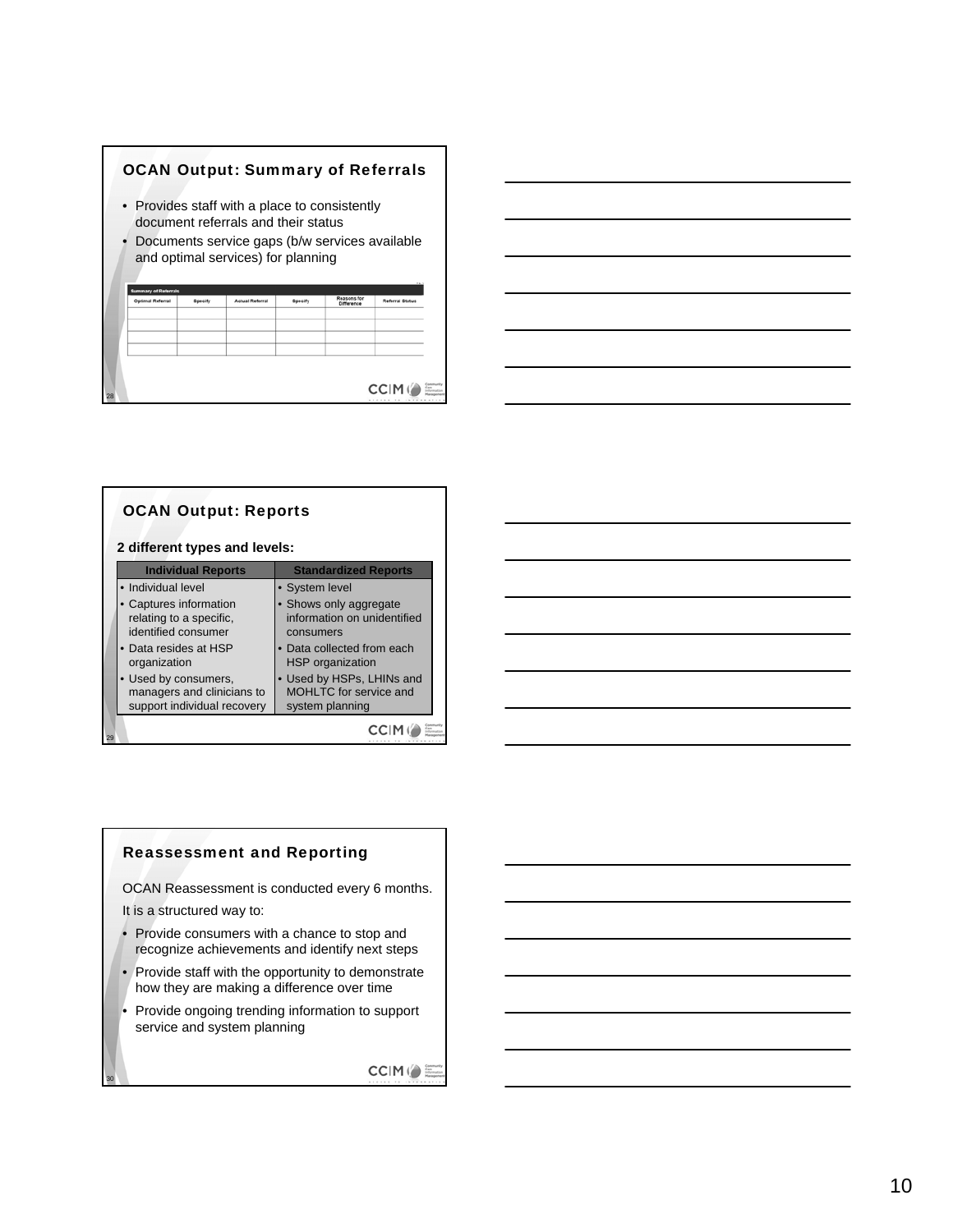









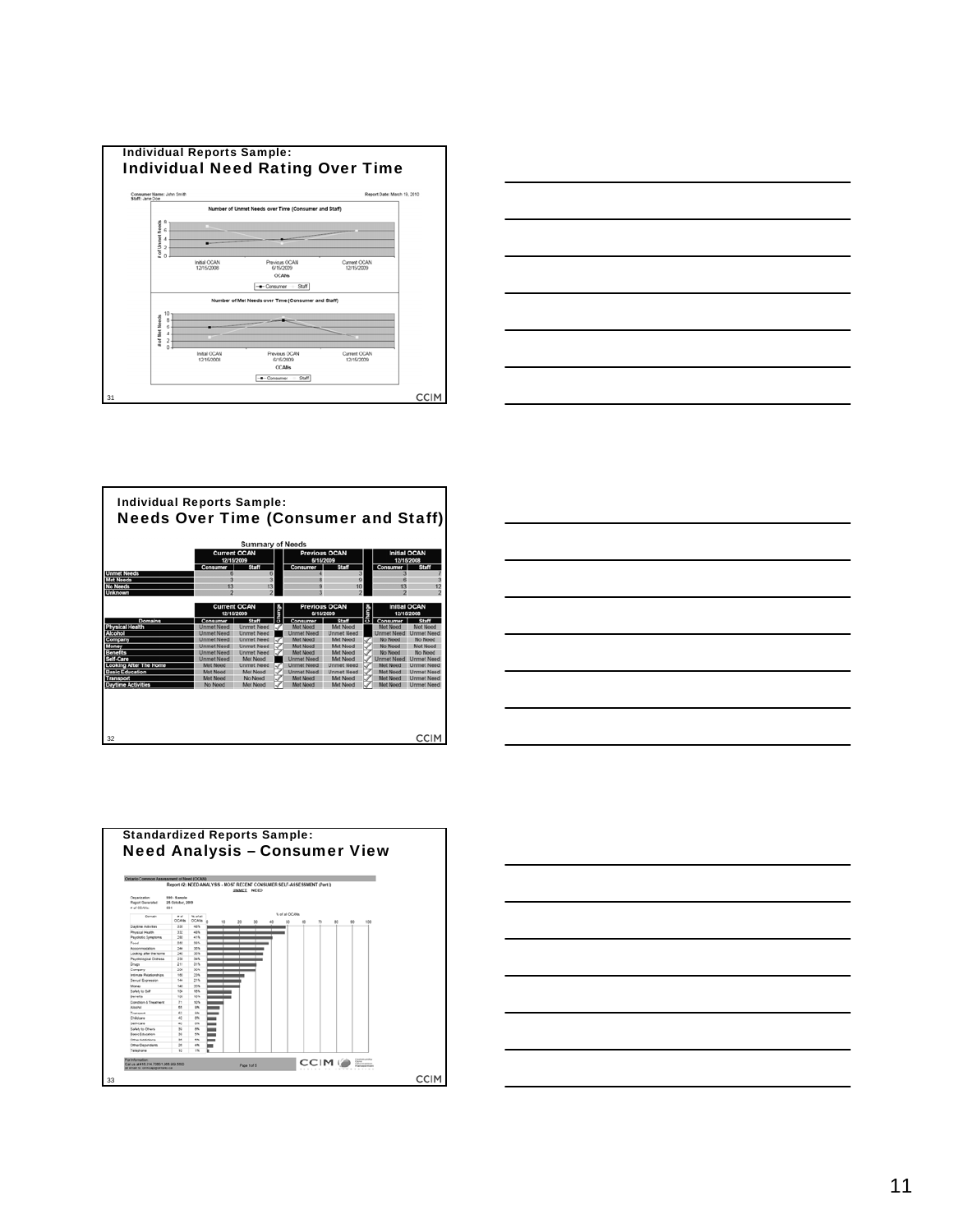



#### Standardized Reports Sample: Change in Unmet Need Over Time – Consumer Self-Assessment





| Who                                                                | <b>OCAN Element</b>                                              | Indicator                                                                                                                                                                                                                   | <b>OCAN-inspired</b><br>Change                                                                                             |
|--------------------------------------------------------------------|------------------------------------------------------------------|-----------------------------------------------------------------------------------------------------------------------------------------------------------------------------------------------------------------------------|----------------------------------------------------------------------------------------------------------------------------|
| <b>CMHA</b><br>Cochrane<br><b>New</b><br><b>Liskeard</b><br>Centre | Domain 5:<br>Daytime<br>Activities<br>Domain 15:<br>Company      | OCAN reports revealed that<br>the #1 unmet need is around<br>company; further confirmed<br>through OCAN<br>conversations                                                                                                    | Extended centre<br>hours to include<br>evenings and<br>weekends                                                            |
| Oak Centre<br><b>Clubhouse</b>                                     | Domain 15:<br>Company<br>Domain 16:<br>Intimate<br>Relationships | OCAN reports revealed a<br>high score for need around<br>company and intimate<br>relationships; OCAN<br>conversation confirmed<br>members that had lost touch<br>with family and friends were<br>ready to reunite with them | Introduced online<br>social networking<br>sites (e.g.,<br>Facebook) to<br>members who were<br>becoming more tech-<br>savvv |

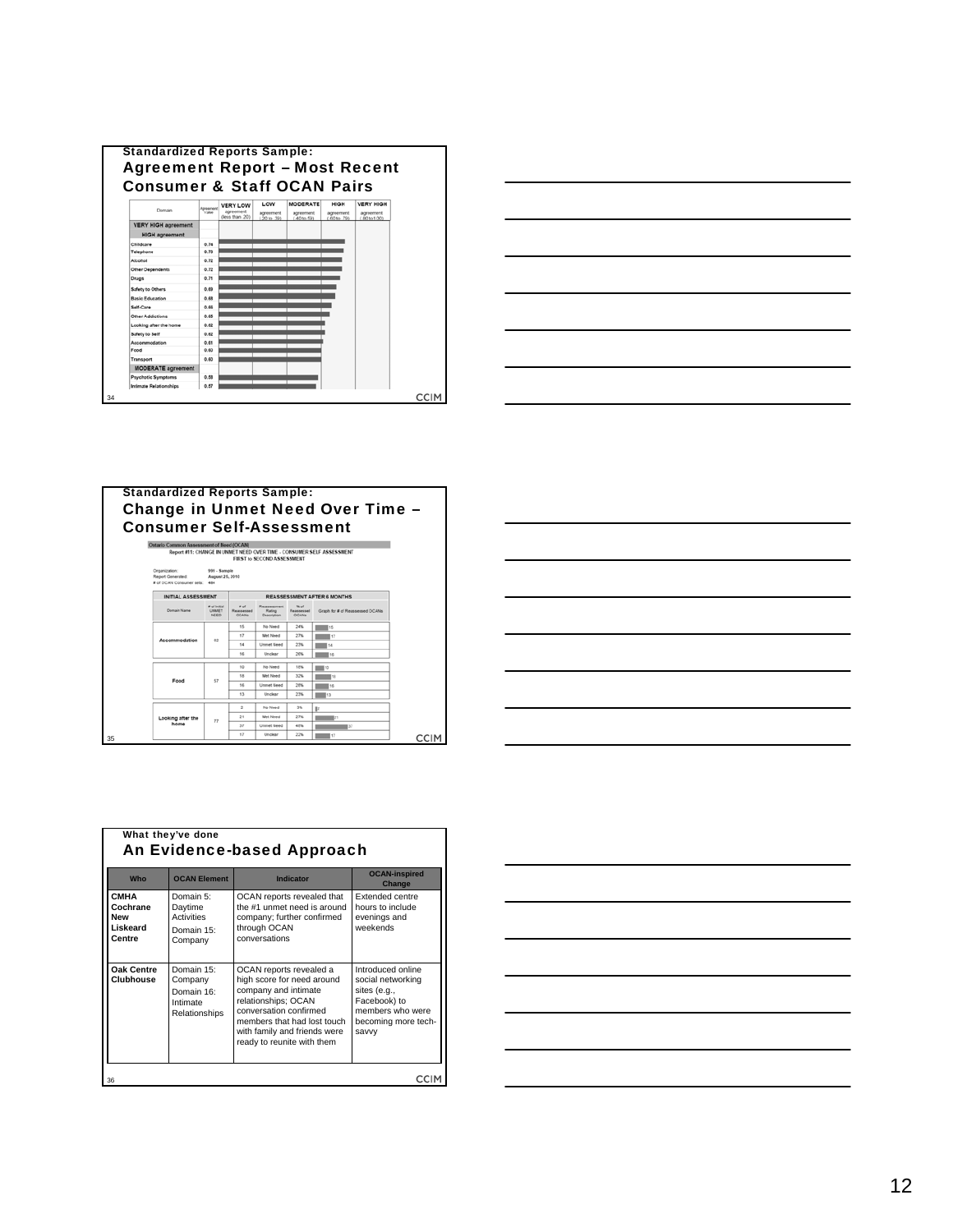# Using OCAN Information to Support Consumers in Recovery

The need information gathered from the self and staff OCAN assessments can be used to:

- Improve relationships
- Promote well-being
- Review changes in need over time through reassessment, which improves mental health outcomes
- Support social inclusion

37

• Assist in service and system planning

CCIM()



| <b>Where We Are Today</b>                                                                       |              |              |           |               |                |           |        |              |              |               |              |            |              |               |
|-------------------------------------------------------------------------------------------------|--------------|--------------|-----------|---------------|----------------|-----------|--------|--------------|--------------|---------------|--------------|------------|--------------|---------------|
| <b>MILESTONE</b>                                                                                | <b>FSC</b>   | SW           | <b>WW</b> | <b>HNHR</b>   | $c_{\text{W}}$ | <b>MH</b> | TC.    | c            | <b>CF</b>    | <b>SF</b>     | CH           | <b>NSM</b> | <b>NF</b>    | <b>NW</b>     |
| <b>LHIN ENGAGEMENT</b>                                                                          | $\checkmark$ | $\checkmark$ | ✔         | ✔             | $\checkmark$   | ✔         | ✔      | $\checkmark$ | ✓            | ✔             | ✔            | ✓          | ✓            | ✔             |
| <b>INFORMATION SESSION</b>                                                                      | ✔            | $\checkmark$ | v         | ✔             | ✔              | ✔         | ✔      |              | ✔            | ✔             | $\checkmark$ | »          | ✔            | ✔             |
| <b>EXECUTIVE LEAD</b><br><b>FORUM</b>                                                           |              | $\checkmark$ |           | $\checkmark$  | »              | ✔         | ✔      |              |              | <b>N/A</b>    | $\checkmark$ |            | $\checkmark$ | $\mathcal{V}$ |
| KICK-OFF (%)                                                                                    | 55%          | $\mathbf{v}$ |           | 85%           | »              | 100%      | 65%    | 60%          | $\mathbf{v}$ | 83%           | 75%          | 36%        | 85%          | »             |
| PRE GO-LIVE<br><b>EDUCATION</b>                                                                 | у,           |              |           | »             |                | v         | »      |              | »            | ✔             | »            | ✔          | »            |               |
| <b>ASSESSMENT</b><br><b>PROCESS INITIATED</b>                                                   | у,           |              |           | $\mathbf{v}$  |                |           | »<br>ں | <b>»</b>     |              |               | у,           | ✔          |              |               |
| GO-LIVE (%)                                                                                     | у,           |              |           | $\mathcal{P}$ |                | 20%       | 25%    | <b>»</b>     |              | 58%           | 17%          | 36%        |              | 15%           |
| POST GO-LIVE<br><b>FDUCATION</b>                                                                |              |              |           |               |                |           |        |              |              | $\mathcal{P}$ |              |            |              |               |
| <b>DATA SUBMITTED (%)</b>                                                                       |              |              |           |               |                |           |        |              |              |               | 17%          | 38%        |              | 15%           |
| <b>IMPLEMENTATION</b><br><b>COMPLETE (%)</b>                                                    |              |              |           |               |                |           |        |              |              |               |              |            |              |               |
| » IN PROGRESS<br><b>CCIM</b><br>COMPLETE<br><b>OCAN/IAR</b><br>39<br>Last updated: June 9, 2011 |              |              |           |               |                |           |        |              |              |               |              |            |              |               |

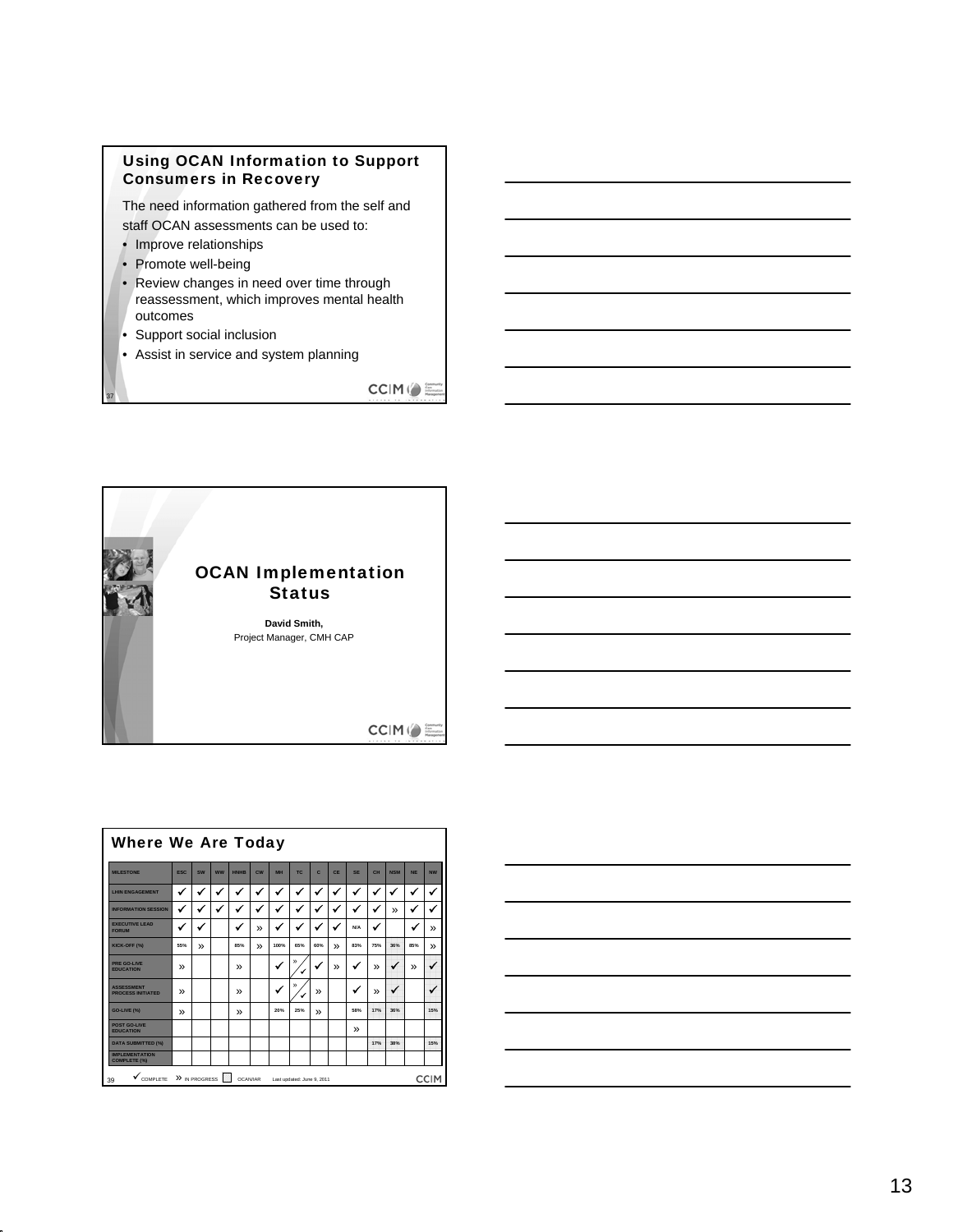